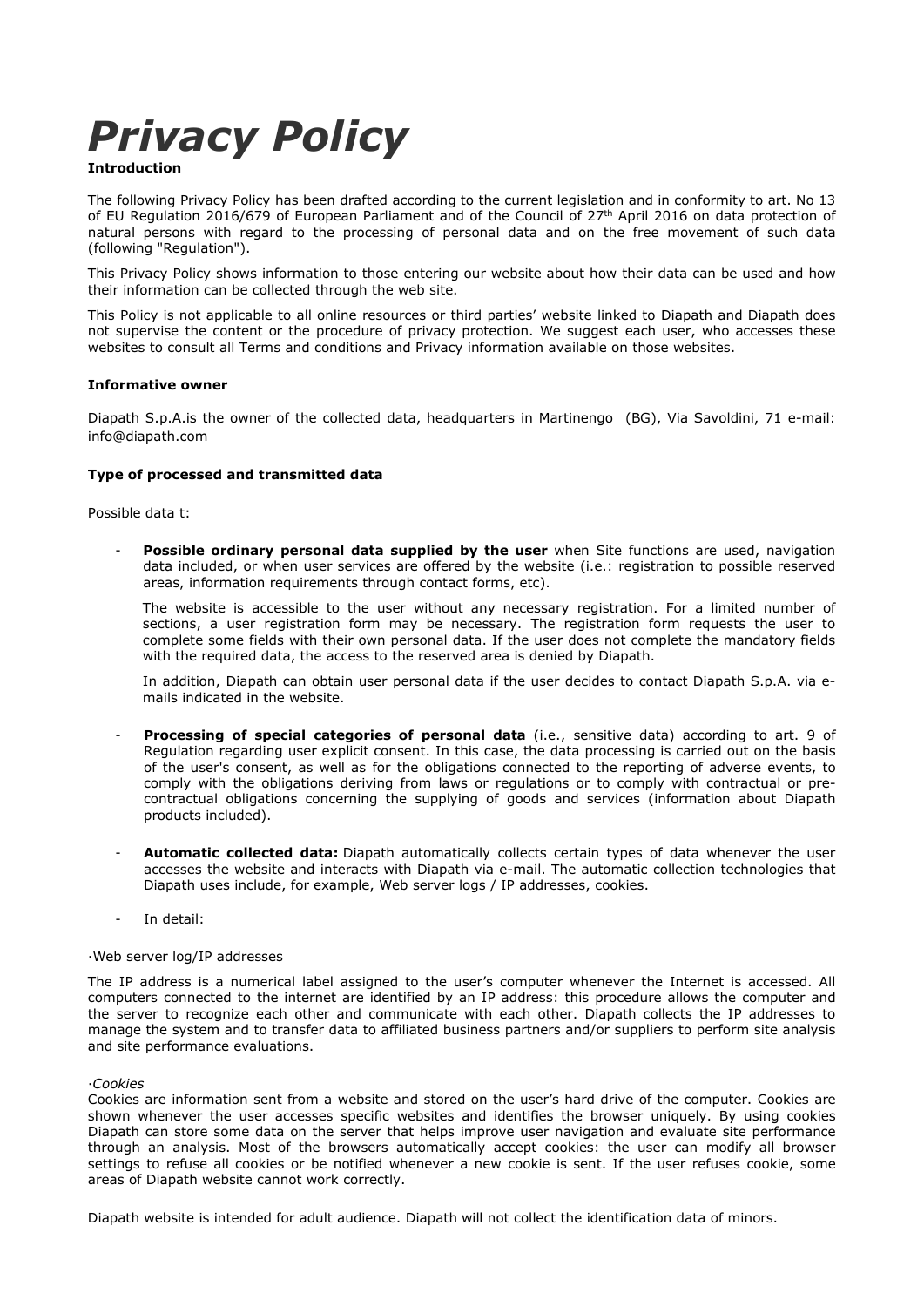## Where is the data processed?

The data is processed at owner's operational headquarters and wherever the involved parties are located. The processing of collected data while browsing Diapath website and the data supplied by registered users to the reserved area is accomplished at Diapath operational offices. In case of necessity, all data connected to this service can be processed by Diapath staff, who take care of the maintenance of and technological issues of the website. These people are responsible for data processing according to art.4 par. 8 and art. 28 of EU Regulation 2016/679, at Diapath Headquarters.

## 2. Aim and modality of data processing

Diapath may process the user's personal data in order to allow them to use the services and functions on the website and optimize its operation. This procedure allows statistics to be processed regarding user access, manage the requests and reports sent via website and user registration on reserved area. In addition (user optional consent) all common data can be used for sending institutional communications or material and/or communication required by the user using the addresses indicated by the same.

The legal basis of processing for these aims is the art. 6.1.a) of the Regulation.

The society may also process the user's personal data in order to comply with obligations deriving from laws, regulations, community regulations: the legal basis of processing for this aim is the art. 6.1.c) of the Regulation.

User's personal and sensitive data could be processed for the management and compliances of claims according to art. 9.2. letter a), g), i) of the Regulation.

Finally, user's personal common data and/or sensitive data could be processed by Diapath to protect their rights in a court case.

All user's data is processed via hardcopy or automated however stored in a suitable way to ensure the security and confidentiality.

## 3. Periods of storage and cancellation

Collected data will be stored for a period of time that does not exceed the achievement of their purposes (their processing) or according to deadlines required by law

Diapath will not store data longer than necessary to fulfill the purposes for which it was collected or as required by applicable laws or regulations.

In any event, the criteria used for storing data follows the terms of the law including principles of processing data minimization, purpose limitation and functional management of archives.

### 4. Data security

All information stored on Diapath website is considered as confidential. This information is stored securely and is only accessible to authorized Diapath staff. Diapath implements and maintains specific technical, security and management measures for data and information protection from unauthorized or illegal use due to unintentional loss, destruction, damage, theft or distribution.

Diapath carefully selects its suppliers who have access to user's personal data (ref. Par. 5), requiring the adoption of specific measures for the protection of confidentiality and safety of personal data supplied by the user.

### 5. Data access

The authorized Diapath staff, suitably appointed for such purpose, processes user's data only in order to perform their duties.

User data may also be sent even to non-EU countries ("Third Countries") for the same reasons and/or for technical, administrative or accounting purposes.

In addition, data can be sent to Third Countries to:

- 1. Institutions, authorities and public entities for their own institutional purposes;
- 2. National courts, arbitrators or other judicial bodies;
- 3. Financial advisors, auditors and, in general, suppliers used by the Owner for technical and professional services related to website management (i.e. IT services and hosting), for the purposes described above or for services required by the user;